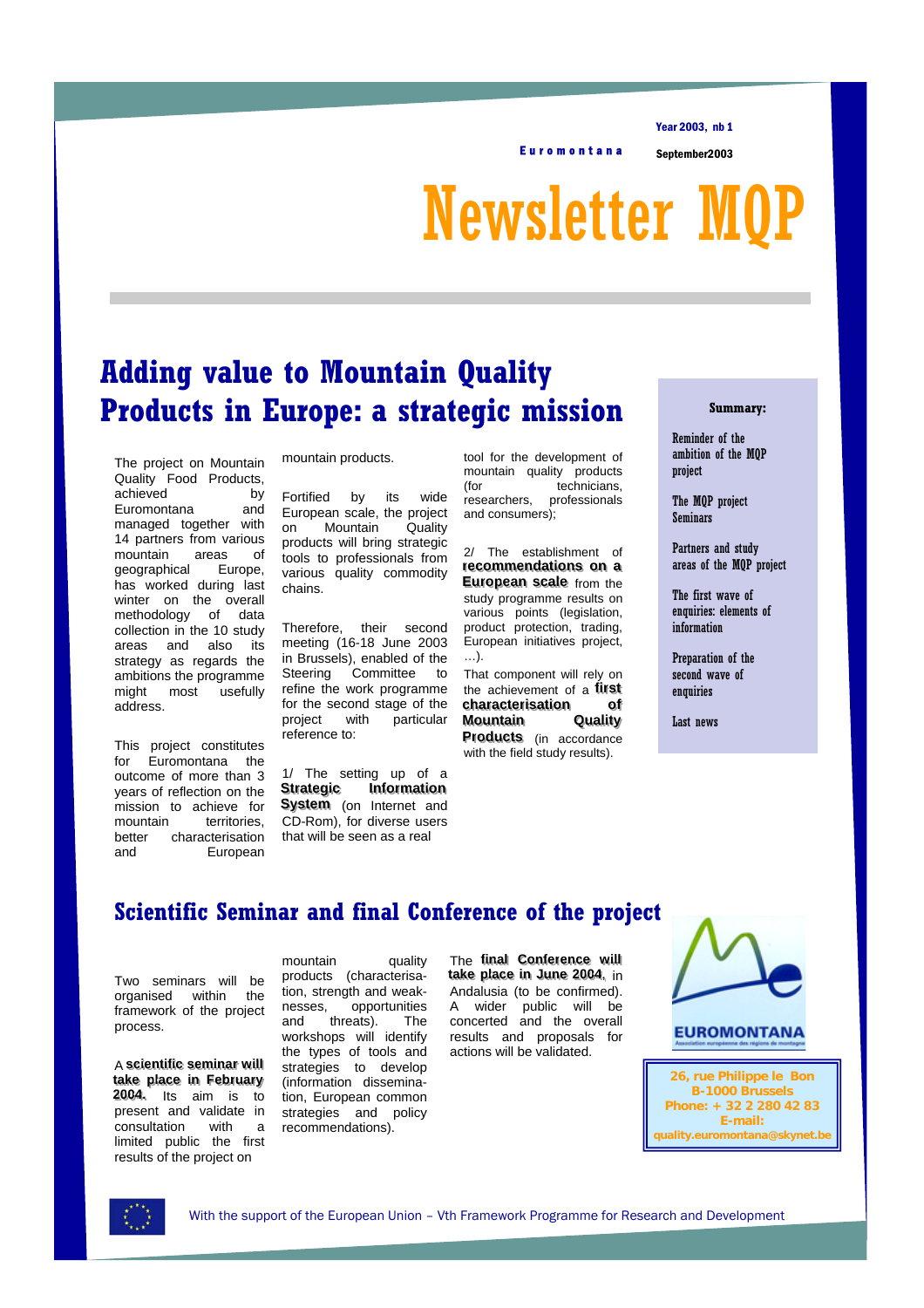#### Newsletter MQP PAGE 2

# **Organisation of study areas and field enquiries**

The project is based on the study of 10 mountain territories in Europe (see map on page 3). In each of those areas, a partner is responsible for the collection of local data.

Two waves of information collection are planned. The methodological guide for each enquiry is drawn up by the overall steering committee members of the project.

**The first enquiry wave,** that began in the field on the 1st February is presently ending and in this framework, more than 110 products have been studied with regard

to various aspects of their quality (see the following chapter).

This information has to be analysed again so as to identify its common<br>values and common and common points. The whole<br>collected data on collected data on mountain quality products will be integrated and disseminated through the Information System, that will be established at the end of the project (October 2004).

**The second enquiry** wave, planned from August to January 2004, will take the form of case studies (about 20). Its main aim is to identify

on the basis of studied products the conditions associated with success and failure in different fields of development of sustainable mountain products (production, trade, communication, …).

Finally, the project will take stock of aid and promotion policies<br>dealing with quality dealing with quality products and/or mountain products not only in the different countries<br>
involved in the involved in the partnership but also at the European Union level.

**The first field enquiry has collected information on more than 110 products across the 10 study areas in Europe.**

## **First enquiry: elements of information**

Each partner responsible for local information collection has identified, in accordance with accurate criteria, the following points:

1/ The study area delimitation and identification. In most of the European Union countries. the LFA definition has been used.

2/ The studied products (food and beverage), must have a strong connection with the territory either through the link of the product with its local environment, or through economic and territorial impact it has on its area.

show a quality or quality management system by virtue of being :

official quality registered by public authorities (the product list has to be exhaustive as far as possible)

\* products with specifications (public or private), (this list has to be as representative as possible)

products under individual brand with a recognized qualitative potential, but without formal quality management system.

The first enquiry gave useful information on:

1/ Types of quality identification to consumers

2/ Mountain product characteristics, their production types and know-how ;

3/ The geographical location of the different steps of the commodity chain (from the production to transformation) ;

4/ Impacts of mountain natural conditions on product, production and know-how.

5/ Types of consumption of the studied products ;

6/ Commodity chains and their market.

3/ Studied products have to

## **Second enquiry: main orientations**

The second enquiry will answer the following questions :

1/ What conditions make a mountain quality product economically sustainable?

2/ What are the systems (local, national, European) that enforce those product developments and maintain and optimise their qualities?

3/ What elements limit or develop the access to<br>certification tools. the certification tools, the increasing and widening of markets, and the access to consumers?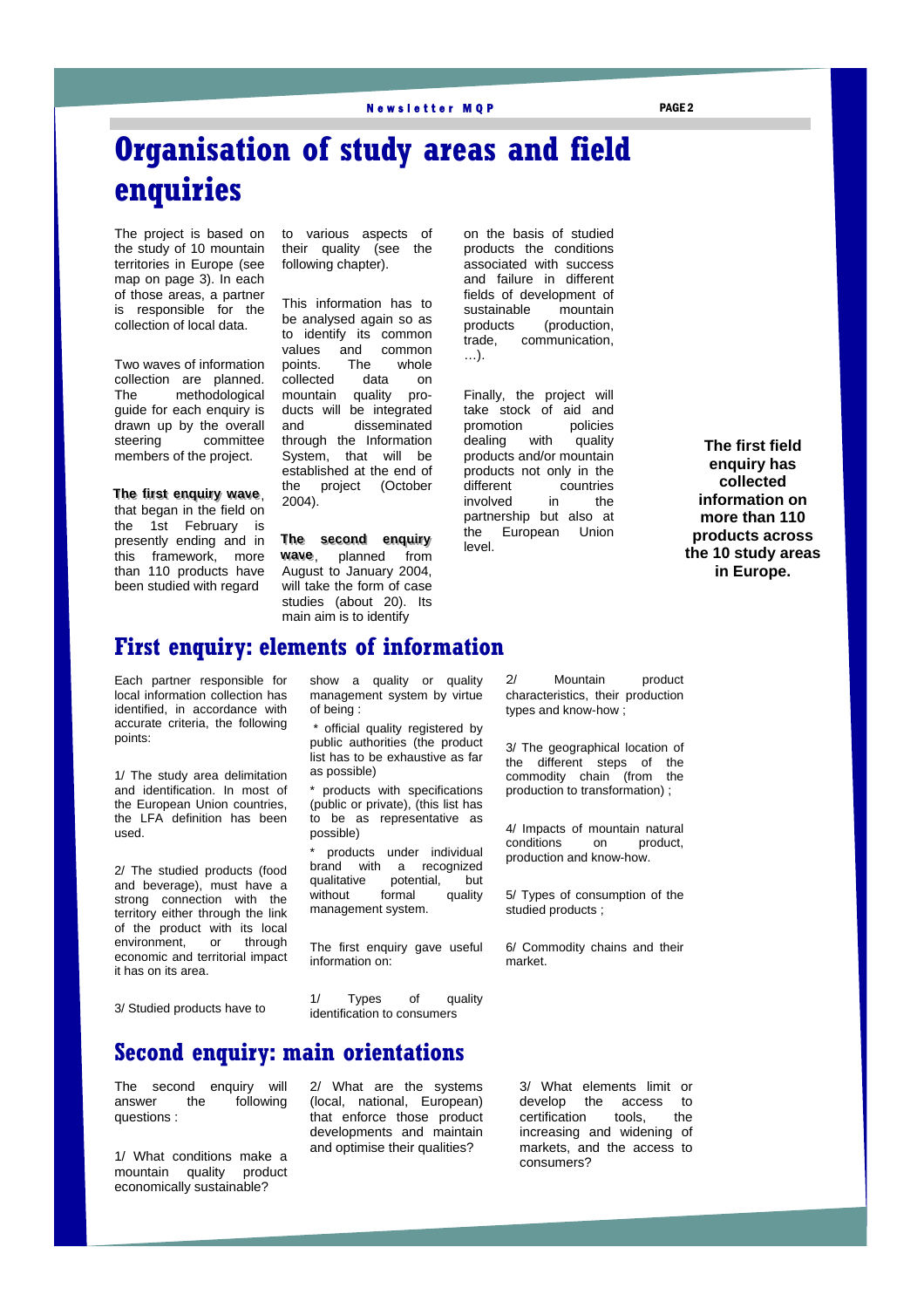